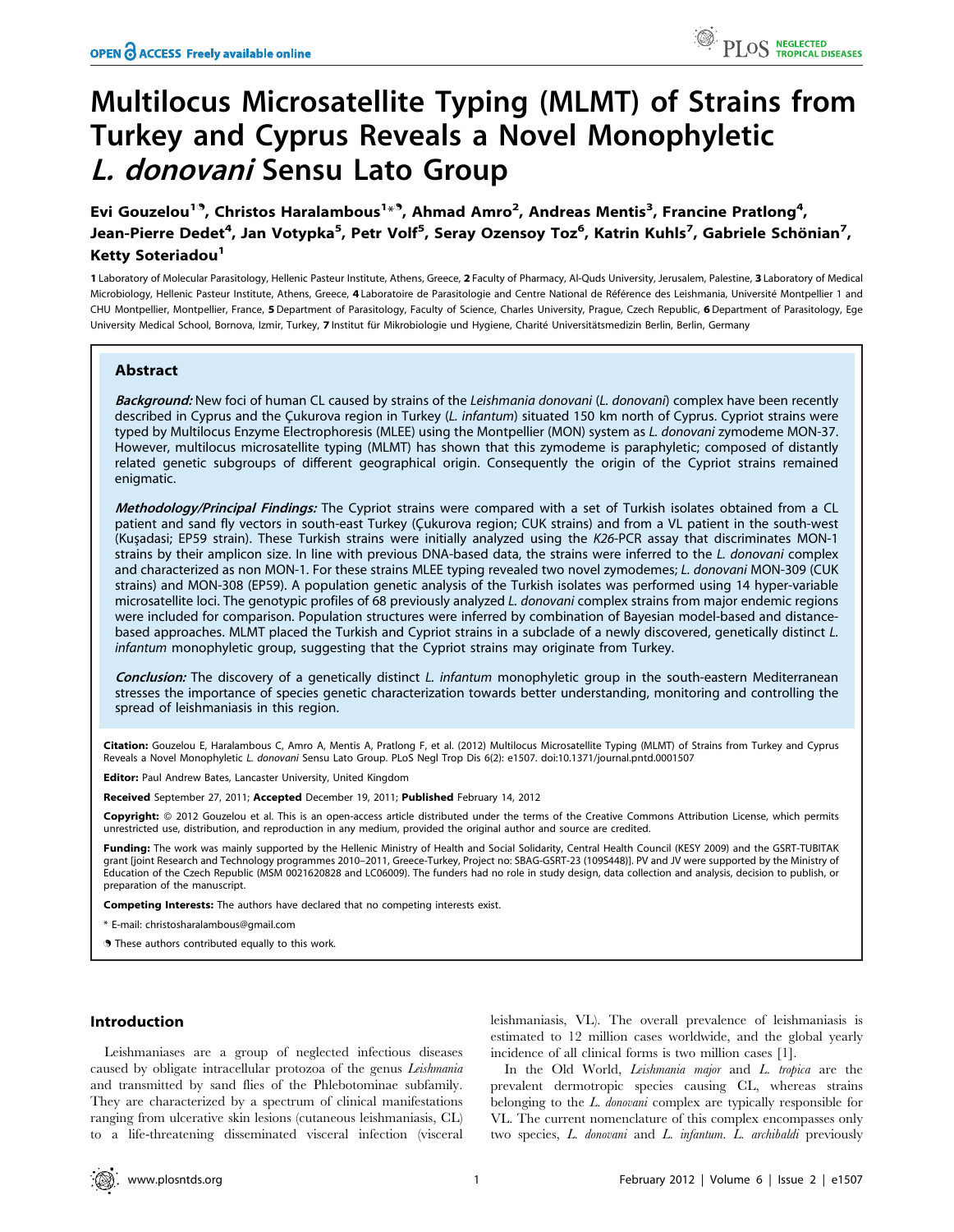# Author Summary

In eastern Mediterranean, leishmaniasis represents a major public health problem with considerable impact on morbidity and potential to spread. Cutaneous leishmaniasis (CL) caused by L. major or L. tropica accounts for most cases in this region although visceral leishmaniasis (VL) caused by L. infantum is also common. New foci of human CL caused by L. donovani complex strains were recently described in Cyprus and Turkey. Herein we analyzed Turkish strains from human CL foci in Çukurova region (north of Cyprus) and a human VL case in Kuşadasi. These were compared to Cypriot strains that were previously typed by Multilocus Enzyme Electrophoresis (MLEE) as L. donovani MON-37. Nevertheless, they were found genetically distinct from MON-37 strains of other regions and therefore their origin remained enigmatic. A population study was performed by Multilocus Microsatellite Typing (MLMT) and the profile of the Turkish strains was compared to previously analyzed L. donovani complex strains. Our results revealed close genetic relationship between Turkish and Cypriot strains, which form a genetically distinct L. infantum monophyletic group, suggesting that Cypriot strains may originate from Turkey. Our analysis indicates that the epidemiology of leishmaniasis in this region is more complicated than originally thought.

described for strains isolated in East African VL foci has been shown to be an invalid species  $[2]$ , and L. chagasi was found to be virtually identical to L. infantum from Southern Europe and recently introduced to the Americas [3]. Some L. infantum variants found in Mediterranean countries are predominantly dermotropic [4,5,6].

In the Eastern Mediterranean Region (EMR) leishmaniasis represents a major public health problem with considerable impact on morbidity and the potential to spread. Zoonotic and anthroponotic CL caused by  $L$  major and  $L$  tropica, respectively account for the largest number of cases in this region, although zoonotic VL caused by L. infantum is also common. Nevertheless, data on causative agents, vectors or reservoirs are not regularly available [7].

In this context, Turkey a country that lies at the crossroad between Asia and Europe represents a geographic site of special epidemiological interest regarding leishmaniasis. Both zoonotic VL caused by L. infantum and anthroponotic CL due to L. tropica have long been known to exist in several regions of Turkey [8]. VL is endemic throughout the Aegean, Central Anatolia, Marmara, Mediterranean and Black Sea Regions and CL is hyperendemic in south-eastern parts of Turkey neighbouring Iraq and Syria. According to Multilocus Enzyme Electrophoresis (MLEE), which remains the reference method for typing *Leishmania* strains [1], *L*. infantum MON-1 is the prevalent zymodeme causing VL in Turkey, as in all Mediterranean countries. CL cases caused by L. infantum spp. are mainly reported from the Çukurova region of south-east Turkey. In particular, Multilocus Sequence Typing (MLST) followed by phylogenetic analysis assigned a single strain isolated from a CL human case and two Phlebotomus tobbi (P. tobbi) sand fly isolates from the Çukurova region in Adana province (CUK1, CUK2 and CUK10) to L. infantum. However, the isolates did not group with the MON-1 clade but with a MON-188 strain (ISS800) from Italy (Sicily) [6].

CL cases due to species of the L. donovani complex have also been reported in adjacent areas of Middle East countries, such as Lebanon and Syria, where the causative agents were identified as L. infantum by MLEE typing [9]. In another study a CL isolate

from Lebanon was characterized as L. archibaldi [10]. Also, it was shown that both  $L$ . infantum and  $L$ . donovani parasites circulate in the northwest of Iran [11]. Notably, CL cases due to L. donovani MON-37 were also detected in Cyprus [12,13].

Interestingly, most reported CL cases including those from Turkey fall within a 500 km radius area. All have been typed at species level mostly by PCR-based molecular methods, which for practical reasons have replaced MLEE. It is therefore possible that in the past, due to the lack of easily applicable Leishmania PCRtyping tools, some CL cases identified in this region were falsely attributed to the traditional dermotropic species  $(L.$  major,  $L.$  tropica) based solely on clinical criteria. Hence, strains of the L. donovani complex could potentially have a substantial contribution to the generation of CL in the EMR.

All the above point to the need for an in-depth study of the genetic diversity of parasite populations in the region, at different levels (genus, complex, species, population or even strain). This can be achieved using methods with high discriminatory power and reproducibility that allow inter-lab comparisons [14,15] such as multilocus microsatellite typing (MLMT). Notably, MLMT has been extensively used for population genetic studies in Leishmania throughout the world giving useful insights into the epidemiology of leishmaniasis [3,16,17,18]. This approach can contribute to a better understanding of the geographical distribution and dynamics of Leishmania populations and disease epidemiology in the EMR.

In this context, we have analyzed a set of  $L$ . *donovani* complex strains isolated from human CL foci in Cukurova and from a VL patient from Kus¸adasi in the Aegean region of Turkey. This set was compared to strains from Cyprus causing VL or CL that were MLEE- typed as L. donovani MON-37 [12] but shown by MLMT to be genetically distinct from MON-37 strains of other regions [16]. The strains were first analyzed using the  $K26$ -assay that discriminates L. donovani complex subspecies and then typed further using MLEE. In order to elucidate their population structure, the MLMT approach was applied. The microsatellite profiles of 68 previously analyzed Leishmania donovani complex strains from major endemic regions of VL, including those from Cyprus, were used in the analysis for comparison.

# Materials and Methods

# Leishmania strains, MLEE and DNA extraction

Table 1 lists the 76 L. infantum and L. donovani strains used in this study along with their WHO code, geographic origin, zymodeme type, pathology and population assignment. The Leishmania strains from Turkey included EP59 [19] isolated from a VL patient in Kusadasi province in the Aegean region of Turkey (nearby Izmir) and six strains from Çukurova region in south-eastern Turkey [6]. The latter were five isolates from P. tobbi (CUK2, CUK3, CUK4, CUK7, CUK10) and a single isolate from a human CL case (CUK1). We have also included three MON-37 clones of CD44, isolated in 2005 from a dog in Cyprus. Strains EP59, CUK1, CUK2 and CUK3 were typed by MLEE using the Montpellier method (MON), as described by Rioux et al. [20].

The microsatellite profiles and genetic groups of 68 previously analyzed strains belonging to the major L. donovani populations, the non MON-1 L. infantum population and the MON-1 population have been described in previous publications [16,17,18,21]. These L. infantum and L. donovani strains were included for comparison because they originate from various geographic regions and reflect the zymodeme diversity of the two species.

The strains were grown as promastigotes at  $26^{\circ}\text{C}$  in RPMI 1640 containing 20 µmol/L HEPES buffer (GIBCO-BRL Paisley, UK),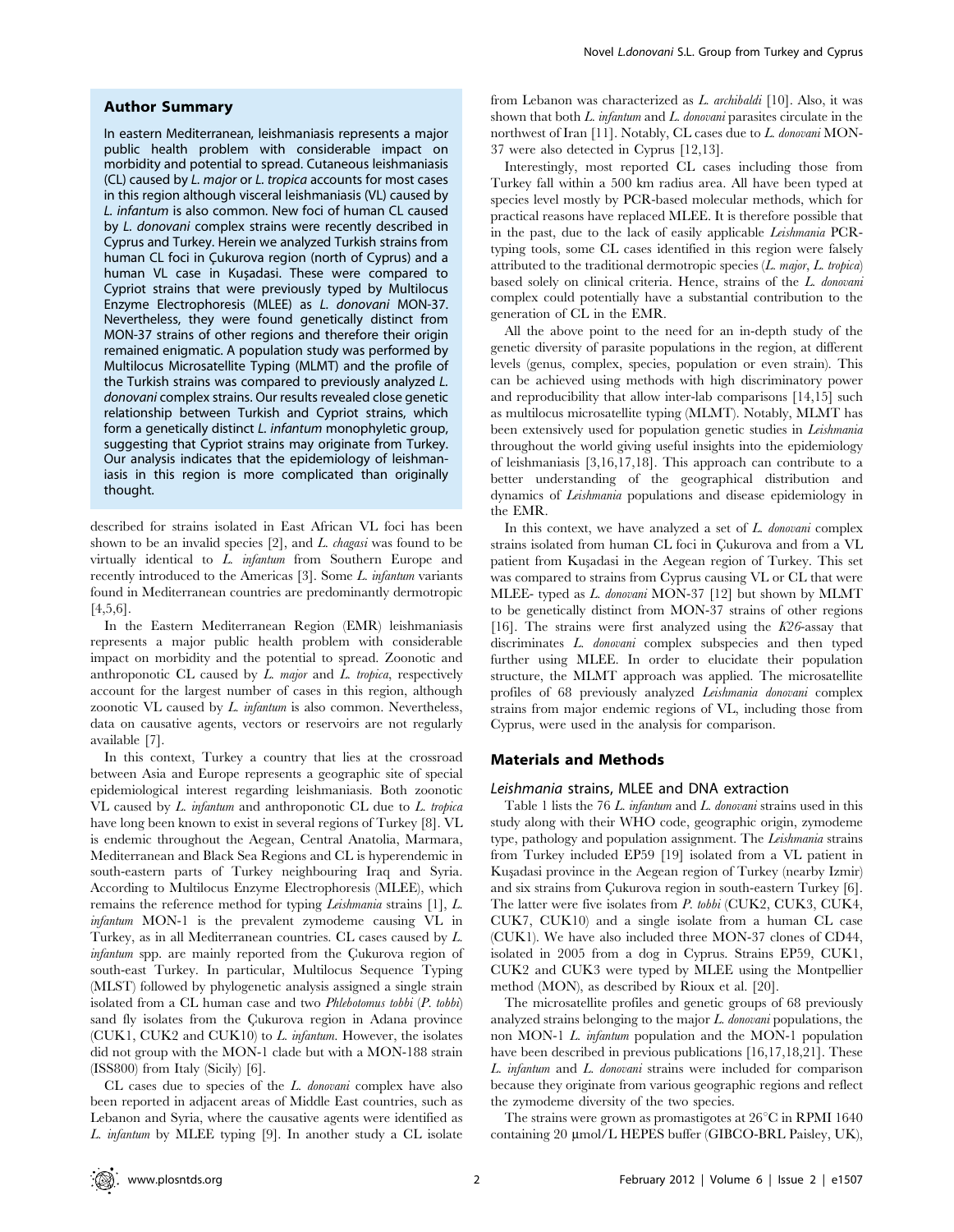supplemented with 2 mmol/L glutamine, 10% heat-inactivated fetal bovine serum,  $100$  IU/mL penicillin, and  $100 \mu g/mL$ streptomycin.

Total parasite DNA was extracted from mass cultures or clinical samples using phenol/chloroform [22], suspended in water, and stored at  $-20^{\circ}$ C. DNA was isolated from stocks that in their majority were subjected to limited *in vitro* passages.

# Parasite cloning

Based on previous preliminary results [12] we decided to clone, strain CD44 isolated in 2005 from a dog in Cyprus (unpublished data, Gouzelou et al.), and EP59 isolated in 2001 from a VL patient in south-west Turkey. Cloning of Leishmania promastigotes from cultures was carried out by the hanging drop method [23]. In brief, single parasites (examined under the microscope independently by two researchers for confirmation) were isolated from minute drops of serially diluted parasite cultures, grown in 96-well plates in RPMI and subsequently on Novy-MacNeal-Nicolle (NNN) [23,24].

## K26-PCR analysis

The K26-PCR assay is specific to the L. donovani complex and is capable of discriminating L. infantum MON-1 from other L.  $donovani$  complex subspecies, based on length polymorphism of  $K26$ gene. This assay was applied on clones of CD44, the CUK isolates as well as on parent and clones of the EP59 strains. Amplification reactions and subsequent determination of the amplicon size were carried out as described previously [25].

#### MLMT and data analysis

Fourteen variable microsatellite markers randomly distributed throughout the genome (Li 22-35, Li 23-41, Li 41-56, Li 45-24, Li 46-67, Li 71-5/2, Li 71-7, Li 71-33, Lm2TG, Lm4TA, TubCA, CS20, kLIST 7031, kLIST 7039) were used in the present study as previously described [21]. For the amplification of a microsatellite locus, one of each pair of the HPLC-purified primers (Proligo, France) used, was conjugated at its  $5'$  end to one of three fluorescent dyes. PCR reactions and amplifications were performed using the PTC-200 thermocycler (MJ Research Inc., Watertown, MA) as described elsewhere [21,26]. The amplified fragments were subjected to automated fragment analysis on the capillary sequencer (CEQ 8000; Beckman Coulter) and analysed with the AFLP analysis software.

To infer the population structure of the sample set, the multilocus microsatellite genotypes were analysed using a modelbased clustering method implemented in STRUCTURE v 2.3.1 [27]. This algorithm can assign individuals to populations probabilitistically, based on their multilocus genotypes, and can estimate the posterior probability for a given number of genetic populations (K) thus enabling the identification of the most likely number of populations. The admixture model with correlated allele frequencies was assumed and a burn-in time of 20,000 followed by 200,000 iterations was used. Ten independent runs for each K were carried out for each possible number of clusters  $(K)$  in order to quantify the variation in the likelihood of the data for a given K.

The most probable number of genetic clusters was estimated by comparing log-likelihood values for K between 1 and 12. The major population structure was captured at the plateau (maximum) of the derived Gaussian graph. In addition, as suggested by Evanno et al. to better determine the number of populations,  $\Delta K$ was calculated for each K [28], which is based on the second-order rate of change in the log probability of data with respect to successive K values.

Microsatellite-based genetic distances were calculated using the software Microsat [29] by applying the proportion of shared alleles (Dps) distance measure [30]. Dps is defined as the negative logarithm of the proportion of shared alleles and follows the infinite allele model (IAM). On the basis of the calculated distance matrices, a midpoint-rooted neighbour-joining (NJ) tree was constructed using PHYLIP, v 3.6 [31]. Confidence intervals were obtained by bootstrapping (1000 replicates). For the construction of a consensus tree and additional tree editing the programs Geneious [32] and Figtree (http://tree.bio.ed.ac.uk/software/ figtree) were utilized.

To further characterise the genetic substructure at both population and individual level, a factorial correspondence analysis (FCA) implemented in GENETIX v 4.03 software [33] was carried out. This analysis places the individuals in threedimensional space according to the degree of their allelic state similarities.

In order to analyse the populations defined by STRUCTURE with respect to diversity of alleles (A), expected heterozygosity (He), observed heterozygosity (Ho) and inbreeding coefficient  $F_{IS}$ , the GDA software package was applied (http://hydrodictyon.eeb. uconn.edu/people/plewis/software.php).

## Ethical considerations

Strain collection and Leishmania DNA used in this study, as well as the respective ethical approvals, were described in previous publications [12,16,17,18,19,21]. All samples were anonymized. The present study was approved by the Ethics Committee of the Hellenic Pasteur Institute.

## Results

## K26-PCR & MLEE analysis

The K26-PCR assay was the method of choice for initially characterizing the Turkish human and sand fly isolates from the CL foci in Cukurova as well as the VL isolate from Kusadasi. A  $K26$  amplicon of 385 bp was obtained for the EP59 strain and its clones. The same size for the  $K26$  amplicon has been previously observed in the MHOM/MT/85/BUCK strain [25], an L. infantum MON-78 strain from Malta that was also included in our analysis for comparison (Table 1, Fig. 1). All 6 strains from the Çukurova region presented a 480 bp  $K26$  amplicon, which was observed for the first time. The isolates from Cyprus including the MON-37 strain (CH35) used as reference herein gave a 700 bp amplicon [12]. A 626 bp  $K26$  amplicon typical for strains of zymodeme MON-1 was yielded for the PMI strain from Spain as expected (Fig. 1).

Subsequent MLEE analysis of four of the Turkish isolates revealed two novel L. donovani zymodemes. The EP59 strain was typed as MON-308 with enzymatic patterns identical to those of L. infantum MON-1 except for the two glutamate-oxaloacetate transaminases  $(GOT<sub>1</sub>$  and  $GOT<sub>2</sub>$ , EC 2.6.1.1). In particular, isoelectrofocusing showed a heterozygous pattern between the L. infantum  $GOT^{100}$  and the L. donovani  $GOT^{113}$  (F. Pratlong, unpublished data). The three isolates from Çukurova, namely CUK1, CUK2 and CUK3 presented exactly the same enzymatic patterns and were typed as L. donovani MON-309. This variant had identical isoenzyme electrophoretic mobilities with the L. donovani MON-3 zymodeme apart from malate dehydrogenase (MDH, EC 1.1.1.37) that presented a relative mobility of 145. This is distinct from all other known electrophoretic variants of MDH found among L. donovani complex strains. Compared to the MON-37 zymodeme, the novel MON-309 zymodeme differs in the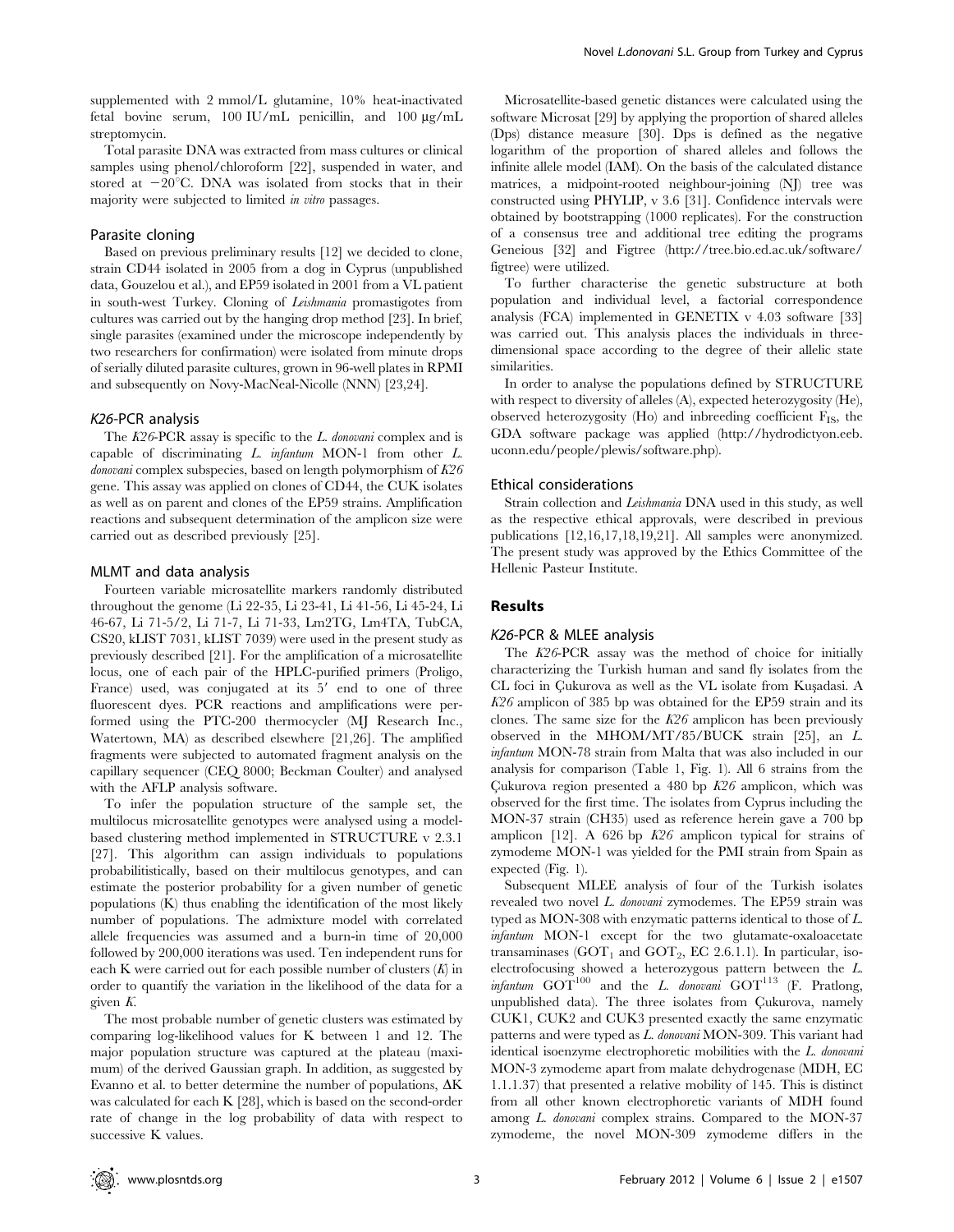Table 1. Characteristics of the 76 Leishmania strains used in this study.

| Strain code (lab code) | <b>WHO Code</b>                             | <b>Country/Region</b>      | Zymodeme       | Pathology                 | <b>Population assignment</b>    |  |
|------------------------|---------------------------------------------|----------------------------|----------------|---------------------------|---------------------------------|--|
| LEM3249 (LG7)          | MHOM/FR/96/LEM3249                          | France/Pyrénées-Orientales | <b>MON-29</b>  | <b>CL</b>                 | L. infantum non MON-1 (Pop. 5A) |  |
| LEM2298 (LG8)          | MHOM/ES/91/LEM2298                          | Spain/Valencia             | <b>MON-183</b> | VL                        | L. infantum non MON-1 (Pop. 5A) |  |
| LEM189 (LG14)          | MHOM/FR/80/LEM189                           | France/Pyrénées-Orientales | <b>MON-11</b>  | <b>CL</b>                 | L. infantum non MON-1 (Pop. 5A) |  |
| LLM175 (LG19)          | MHOM/ES/88/LLM175                           | Spain/Madrid               | <b>MON-198</b> | VL                        | L. infantum non MON-1 (Pop. 5A) |  |
| LLM373 (LG20)          | MHOM/ES/92/LLM373                           | Spain/Madrid               | <b>MON-199</b> | <b>VL</b>                 | L. infantum non MON-1 (Pop. 5A) |  |
| ISS1036 (LG21)         | MHOM/IT/94/ISS1036                          | Italy                      | <b>MON-228</b> | VL                        | L. infantum non MON-1 (Pop. 5A) |  |
| ISS800 (LG22)          | MHOM/IT/93/ISS800                           | Italy/Sicily               | <b>MON-188</b> | <b>VL</b>                 | L. infantum non MON-1 (Pop. 5B) |  |
| BUCK (LG15)            | MHOM/MT/85/BUCK                             | Malta                      | <b>MON-78</b>  | CL                        | L. infantum non MON-1 (Pop. 5B) |  |
| <b>LLM-707</b>         | MHOM/ES/97/LLM-707                          | Spain/Madrid               | <b>MON-24</b>  | $VL(HIV+)$                | L. infantum non MON-1 (Pop. 4)  |  |
| LLM-1036               | MHOM/ES/2001/LLM-1036                       | Spain/Madrid               | <b>MON-27</b>  | $VL$ (HIV+)               | L. infantum non MON-1 (Pop. 4)  |  |
| <b>LLM-745</b>         | MHOM/ES/98/LLM-745                          | Spain/Andalucia            | MON-34         | $VL$ (HIV+)               | L. infantum non MON-1 (Pop. 4)  |  |
| <b>IMT238</b>          | MHOM/PT/98/IMT238                           | Portugal/Lisbon-MRL        | <b>MON-80</b>  | $VL$ (HIV+)               | L. infantum non MON-1 (Pop. 4)  |  |
| <b>CH32</b>            | MHOM/CY/2006/CH32                           | Cyprus/Paphos              | <b>MON-37</b>  | <b>CL</b>                 | CY non MON-1                    |  |
| <b>CH33</b>            | MHOM/CY/2006/CH33                           | Cyprus/Paphos              | <b>MON-37</b>  | VL<br>CY non MON-1        |                                 |  |
| <b>CH34</b>            | MHOM/CY/2006/CH34                           | Cyprus/Paphos              | <b>MON-37</b>  | <b>CL</b><br>CY non MON-1 |                                 |  |
| <b>CH35</b>            | MHOM/CY/2006/CH35                           | Cyprus/Paphos              | <b>MON-37</b>  | <b>CL</b>                 | CY non MON-1                    |  |
| <b>CH36</b>            | MHOM/CY/2006/CH36                           | Cyprus/Limassol            | <b>MON-37</b>  | <b>VL</b>                 | CY non MON-1                    |  |
| CD44 cl.1*             | MCAN/CY/2005/CD44 cl.1                      | <b>Cyprus/Paphos</b>       | <b>MON-37</b>  | CanL                      | CY non MON-1                    |  |
| <b>EP59</b>            | <b>MHOM/TR/2001/EP59</b>                    | Turkey/Kuşadası            | <b>MON-308</b> | <b>VL</b>                 | TR non MON-1 & GR/TR MON-1**    |  |
| <b>CUK1</b>            | <b>MHOM/TR/2005/CUK1</b>                    | Turkey/Çukurova            | <b>MON-309</b> | <b>CL</b>                 | TR non MON-1                    |  |
| CUK2                   | <b>ITOB/TR/2005/CUK2</b>                    | Turkey/Çukurova            | <b>MON-309</b> | <b>Sandfly</b>            | TR non MON-1                    |  |
| CUK3                   | <b>ITOB/TR/2005/CUK3</b>                    | Turkey/Cukurova            | n.d.           | Sandfly                   | TR non MON-1                    |  |
| <b>CUK4</b>            | <b>ITOB/TR/2006/CUK4</b>                    | Turkey/Çukurova            | n.d.           | <b>Sandfly</b>            | TR non MON-1                    |  |
| <b>CUK7</b>            | <b>ITOB/TR/2006/CUK7</b>                    | Turkey/Çukurova            | n.d.           | Sandfly                   | TR non MON-1                    |  |
| <b>CUK10</b>           | <b>ITOB/TR/2005/CUK10</b>                   | Turkey/Çukurova            | <b>MON-309</b> | <b>Sandfly</b>            | TR non MON-1                    |  |
| <b>GEBRE 1 (LG11)</b>  | MHOM/ET/72/GEBRE 1                          | Ethiopia                   | <b>MON-82</b>  | VL                        | SD/ET2                          |  |
| GILANI (LG12)          | MHOM/SD/82/GILANI                           | Sudan                      | <b>MON-30</b>  | <b>VL</b>                 | SD/ET2                          |  |
| 3S (LG18)              | MHOM/SD/62/3S                               | Sudan                      | <b>MON-81</b>  | VL                        | SD/ET2                          |  |
| HUSSEN (LG13)          | MHOM/ET/00/HUSSEN                           | Ethiopia                   | <b>MON-31</b>  | <b>VL</b>                 | SD/ET1                          |  |
| LEM3946 (LG17)         | MCAN/SD/2000/LEM3946                        | Sudan/Gedaref              | <b>MON-274</b> | CanL                      | SD/ET1                          |  |
| LEM3472 (LG23)         | MHOM/SD/97/LEM3472                          | Sudan/Gedaref              | <b>MON-267</b> | <b>PKDL</b>               | SD/ET1                          |  |
| LEM3429 (LG24)         | MHOM/SD/97/LEM3429                          | Sudan/Gedaref              | <b>MON-257</b> | VL                        | SD/ET1                          |  |
| LEM3463 (LG25)         | MHOM/SD/97/LEM3463                          | Sudan/Gedaref              | <b>MON-258</b> | <b>VL</b>                 | SD/ET1                          |  |
| DEVI (LG9)             | MHOM/IN/00/DEVI                             | India/Bihar                | MON-2          | VL                        | IN1                             |  |
| THAK35 (LG10)          | MHOM/IN/96/THAK35                           | India/Bihar                | MON-2          | VL                        | IN <sub>1</sub>                 |  |
| L59                    | MHOM/LK/2002/L59                            | Sri Lanka                  | <b>MON-37</b>  | CL                        | LК                              |  |
| L60c                   | MHOM/LK/2002/L60c                           | Sri Lanka                  | <b>MON-37</b>  | CL                        | <b>LK</b>                       |  |
| L60b                   | MHOM/LK/2002/L60b                           | Sri Lanka                  | MON-37         | CL                        | LК                              |  |
| <b>LEM4537</b>         | MHOM/IN/2003/LEM4537                        | India                      | <b>MON-37</b>  | CL                        | IN <sub>3</sub>                 |  |
| <b>LEM4527</b>         | MHOM/IN/2003/LEM4527                        | India                      | <b>MON-37</b>  | CL                        | IN <sub>3</sub>                 |  |
|                        |                                             | India/Himachal Pradesh     |                | <b>VL</b>                 | IN <sub>3</sub>                 |  |
| Chandigarh             | MHOM/IN/83/Chandigarh<br>MHOM/KE/83/NLB 189 |                            | <b>MON-37</b>  |                           |                                 |  |
| <b>NLB 189</b>         | MHOM/KE/85/NLB 323                          | Kenya                      | MON37          | <b>PKDL</b><br><b>VL</b>  | KE/IN2                          |  |
| <b>NLB 323</b>         |                                             | Kenya                      | MON37          |                           | KE/IN2                          |  |
| LRC-L57                | IMAR/KE/62/LRC-L57                          | Kenya                      | MON37          | Sandfly                   | KE/IN2                          |  |
| SC23 (LG16)            | MHOM/IN/54/SC23                             | India                      | <b>MON-38</b>  | VL                        | KE/IN2                          |  |
| EP3                    | MHOM/TR/94/EP3                              | Turkey                     | n.d.           | n.d.                      | GR/TR MON-1                     |  |
| EP16                   | MCAN/TR/96/EP16                             | Turkey                     | n.d.           | CanL                      | GR/TR MON-1                     |  |
| GH1                    | MHOM/GR/2001/GH1                            | Greece/Athens              | MON1           | VL                        | GR/TR MON-1                     |  |
| GH <sub>3</sub>        | MHOM/GR/2001/GH3                            | Greece/Heraklion           | MON1           | <b>VL</b>                 | GR/TR MON-1                     |  |
| GH9                    | MHOM/GR/2001/GH9                            | Greece/Athens              | MON1           | VL                        | GR/TR MON-1                     |  |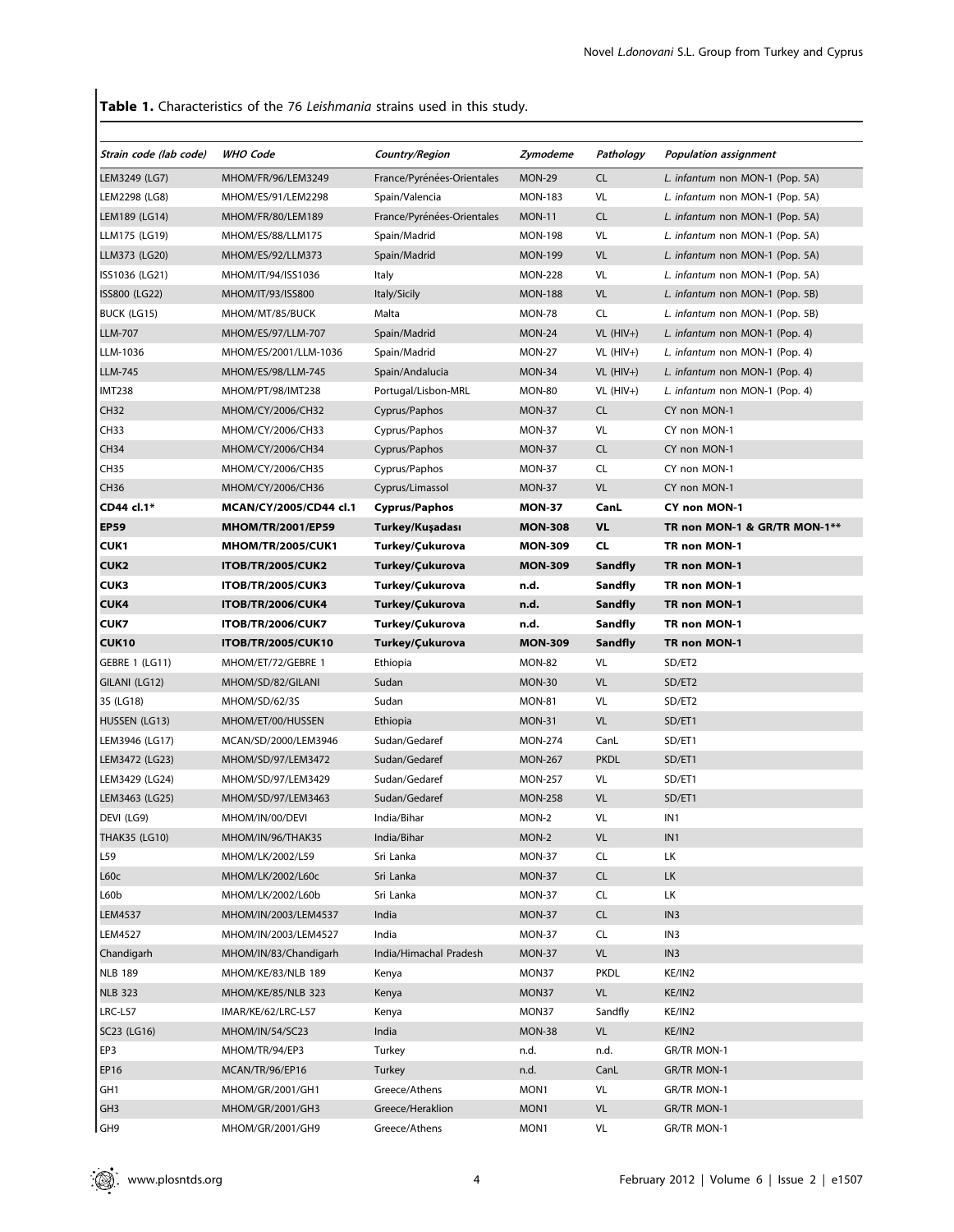#### Table 1. Cont.

| Strain code (lab code) | <b>WHO Code</b>       | <b>Country/Region</b> | Zymodeme         | Pathology  | <b>Population assignment</b>  |
|------------------------|-----------------------|-----------------------|------------------|------------|-------------------------------|
| GD <sub>3</sub>        | MCAN/GR/2001/GD3      | Greece/Heraklion      | <b>MON98</b>     | CanL       | <b>GR/TR MON-1</b>            |
| GD4                    | MCAN/GR/2001/GD4      | Greece/Heraklion      | MON98            | CanL       | GR/TR MON-1                   |
| GH <sub>2</sub>        | MHOM/GR/2001/GH2      | Greece/Athens         | MON <sub>1</sub> | <b>VL</b>  | GR/TR MON-1                   |
| GH <sub>5</sub>        | MHOM/GR/2001/GH5      | Greece/Ag.Nikolaos    | MON <sub>1</sub> | VL         | <b>GR/TR MON-1</b>            |
| GH <sub>6</sub>        | MHOM/GR/2001/GH6      | Greece/Athens         | MON98            | <b>VL</b>  | GR/TR MON-1                   |
| GH10                   | MHOM/GR/2001/GH10     | Greece/Athens         | MON <sub>1</sub> | VL         | GR/TR MON-1                   |
| GH <sub>11</sub>       | MHOM/GR/2001/GH11     | Greece/Athens         | MON <sub>1</sub> | <b>VL</b>  | GR/TR MON-1                   |
| GH <sub>12</sub>       | MHOM/GR/2002/GH12     | Greece/Ziros          | MON1             | VL         | GR/TR MON-1                   |
| GD7                    | MCAN/GR/2001/GD7      | Greece/Heraklion      | MON1             | CanL       | GR/TR MON-1                   |
| GD <sub>8</sub>        | MCAN/GR/2001/GD8      | Greece/Rethymno       | MON98            | CanL       | <b>GR/TR MON-1</b>            |
| L4                     | MHOM/GR/78/L4         | Greece/Athens         | MON1             | <b>VL</b>  | SP/PT MON-1 (Spain, Portugal) |
| <b>IMT337</b>          | MHOM/PT/2003/IMT337   | Portugal/Alto Douro   | MON1             | <b>CL</b>  | SP/PT MON-1 (Spain, Portugal) |
| <b>IMT296</b>          | MHOM/PT/2002/IMT296   | Portugal/Lisbon-MRL   | MON1             | $VL(HIV+)$ | SP/PT MON-1 (Spain, Portugal) |
| <b>BCN16 (LG5)</b>     | MHOM/ES/86/BCN16      | Spain/Catalonia       | MON1             | <b>CL</b>  | SP/PT MON-1 (Spain, Portugal) |
| <b>IMT260 (LG6)</b>    | MHOM/PT/2000/IMT260   | Portugal/Lisbon-MRL   | MON1             | <b>CL</b>  | SP/PT MON-1 (Spain, Portugal) |
| LLM-1136               | MCAN/ES/2001/LLM-1136 | Spain/Madrid          | MON <sub>1</sub> | CanL       | SP/PT MON-1 (Spain, Portugal) |
| LLM-1106               | MCAN/ES/2001/LLM-1106 | Spain/Madrid          | MON <sub>1</sub> | CanL       | SP/PT MON-1 (Spain, Portugal) |
| LEM75 (LG1)            | MHOM/FR/78/LEM75      | France                | MON1             | VL         | SP/PT MON-1 (Spain, Portugal) |
| LSL29 (LG4)            | MHOM/FR/97/LSL29      | France                | MON <sub>1</sub> | <b>CL</b>  | SP/PT MON-1 (Spain, Portugal) |
| <b>PM1 (LG3)</b>       | MHOM/ES/93/PM1        | Spain/Majorca         | MON1             | VL         | SP/PT MON-1 (Spain, Portugal) |
| LLM-1155               | MCAN/ES/2002/LLM-1155 | Spain/Ibiza           | MON1             | CanL       | SP/PT MON-1 (Spain, Portugal) |
| LLM-1233               | MCAN/ES/2003/LLM-1233 | Spain/Ibiza           | MON <sub>1</sub> | CanL       | SP/PT MON-1 (Spain, Portugal) |
| LLM-1228               | MCAN/ES/2003/LLM-1228 | Spain/Ibiza           | MON <sub>1</sub> | CanL       | SP/PT MON-1 (Spain, Portugal) |
| LLM-1241               | MCAN/ES/2003/LLM-1241 | Spain/Ibiza           | MON <sub>1</sub> | CanL       | SP/PT MON-1 (Spain, Portugal) |
| LLM-1203               | MCAN/ES/2002/LLM-1203 | Spain/Ibiza           | MON1             | CanL       | SP/PT MON-1 (Spain, Portugal) |
| LLM-1038               | MCAN/ES/2001/LLM-1038 | Spain/Majorca         | MON1             | CanL       | SP/PT MON-1 (Spain, Portugal) |

The non MON-1 strains from Turkey as well as the Cyprian canine isolate clone 1 analysed herein are presented in bold.

VL, visceral leishmaniasis; CL, cutaneous leishmaniasis; PKDL, post Kala Azar dermal leishmaniasis; CanL, canine leishmaniasis.

\*Only one of the three MON-37 clones (cl.1) isolated from the parent CD44 strain was further analyzed;

\*\*Hybrid strain; CY, Cyprus; ET, Ethiopia; GR, Greece; IN, India; KE, Kenya; LK, Sri Lanka; PT, Portugal; SD, Sudan; SP, Spain; TR, Turkey; n.d., not defined.

doi:10.1371/journal.pntd.0001507.t001

mobilities of just two isoenzymes, notably MDH and glucose phosphate isomerase (GPI, EC 5.3.1.9).

## MLMT analysis

Using a set of 14 high-resolution microsatellite L. donovani complex specific markers [26] all newly analyzed Turkish strains (TR) presented unique genotypes and significant intra-zymodeme diversity was detected. Among strains of the newly identified MON-309 zymodeme different levels of allelic variation were observed that range from a single difference in 1 allele (strains CUK1 and CUK2) to variations in up to 8 alleles (strains CUK2 and CUK10). Interestingly the EP59 strain was characterised by an unusual high number of heterozygous loci (9 out of 14 loci studied). In each of these loci one allele was typical MON-1 and the second corresponded to the allele sizes found for the CUK strains (Table S1).

In order to infer the population structure/substructure of our sample set the MLMT profiles of the MON-308 and MON-309 strains as well as that of the CD44 MON-37 clones (Table S1) were compared to those of previously typed L. infantum and L. donovani strains of different zymodemes and different geographical origins (Table 1) [16,17,18,21]. The population structure of the sample set was estimated using various methods, each one with different assumptions.

Firstly, we employed the Bayesian genotype clustering program STRUCTURE v 2.3.1 [27]. When the K estimator derived from the second-order rate of change of the likelihood function with respect to K [28] was examined, a sharp signal was found at  $K = 2$  (Fig. 2A). This suggested that two major homogeneous gene pools shape the genetic structure of the analysed strains. At  $K = 2$ , MON-1 strains form the first population and all non MON-1 strains, the previously characterized L. donovani strains and L. infantum non MON-1 as well as those from Turkey (TR), were grouped in the second ancestral source population (Fig. 2A). At  $K = 3$ , the *L. donovani* population splits to form a distinct one (Fig. 2A). Interestingly, at  $K = 4$  the 6 strains from Cukurova region and the recently identified MON-37 isolates from Cyprus (CY) [12,13,16] group into a separate population, hereafter termed TR/CY non MON-1. This population also included one of the MON-37 clones of the CD44 canine isolate (CD44 cl.1). The EP59 strain could not be assigned to only one population but had shared membership to both the GR/TR MON-1 (Greece/Turkey) and TR/CY non MON-1 populations (Fig. 2A).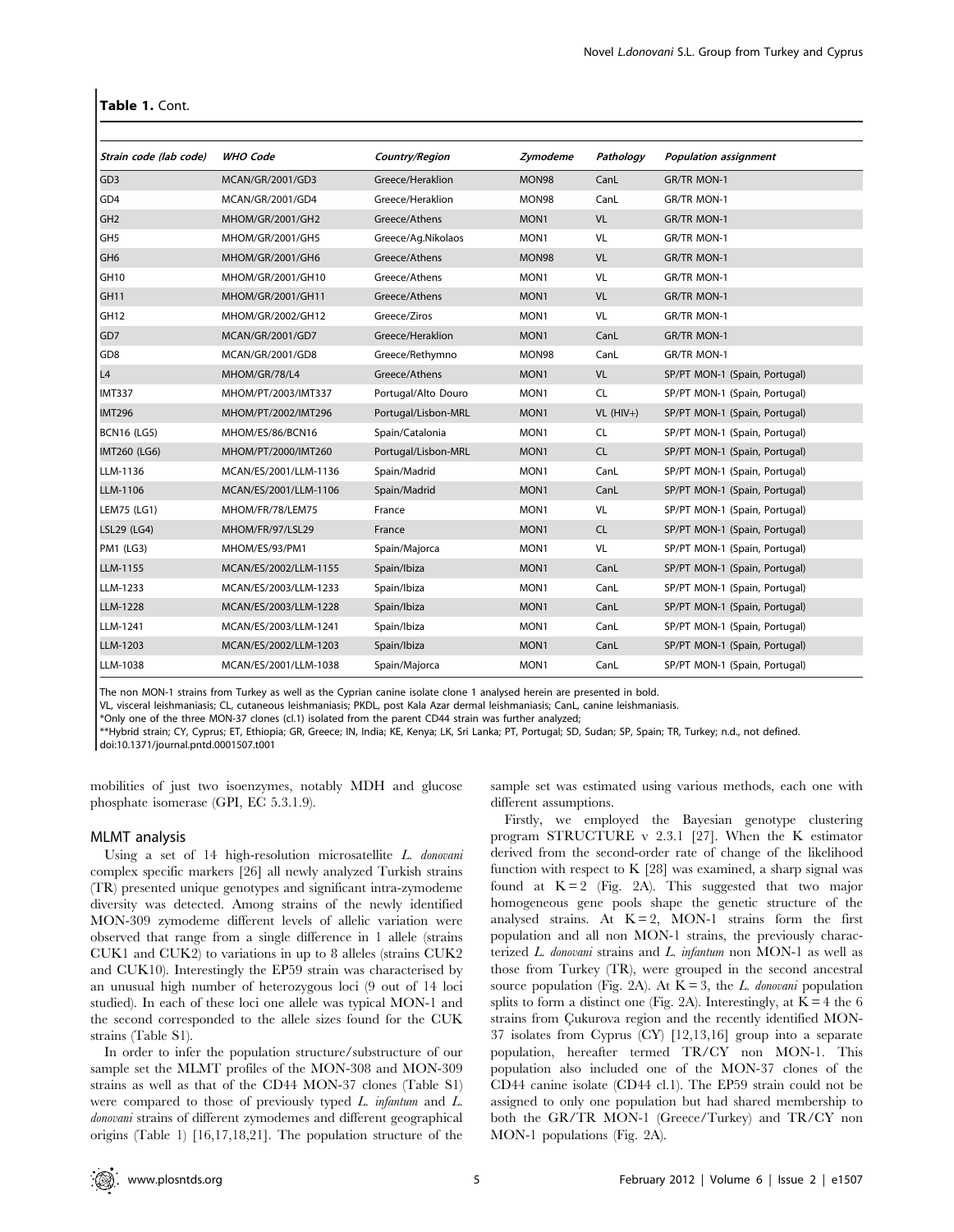

Figure 1. K26-PCR confirms that CUK1, CUK2 and EP59 strains belong to the L. donovani complex. Lanes: M, 100 bp DNA ladder; CH35 (MON-37, 700 bp); PM1 (MON-1, 626 bp); SC23 (MON-38, 515 bp); CUK1 (MON-309, 480 bp); CUK2 (MON-309, 480 bp); HUSSEN (MON-31, 430 bp); EP59 (MON-308, 385 bp); BUCK (MON-78, 385 bp). Strains CUK3, CUK4, CUK7 and CUK 10 gave identical results to CUK1 and CUK2 (not shown).

doi:10.1371/journal.pntd.0001507.g001

It is evident that in the previous estimation the uppermost hierarchical level of population structure was captured. However, the logarithm of probability of the data reached a plateau at  $K = 8$ revealing the presence of additional subpopulations (Fig. 2A). All populations were well defined and stable at  $K = 8$ , and corresponded generally to the geographical origin of the strains. The eight main populations were: (1) IN1 (India 1), IN3 (India 3) and LK (Sri Lanka); (2) SD/ET (Sudan/Ethiopia); (3) KE/IN2 (Kenya/India 2); (4) L. infantum non MON-1 population 1; (5) L. infantum non MON-1 population 2; (6) TR/CY non MON-1 (Turkey/Cyprus); (7) SP/PT MON-1 (Spain/Portugal); and (8) GR/TR MON-1 (Greece/Turkey). The main L. donovani complex genetic populations have been previously identified in various studies [16,17,18,21] and were also apparent in our analysis. Similarly, populations IN1, LK, IN3 have been analysed extensively in other publications [16,21] and were also welldefined in our analysis when larger K values  $(>10)$  were estimated (not shown). The TR/CY non MON-1 population is maintained without change from  $K = 4$  to  $K = 9$ . However, at  $K = 10$  it splits further to form the TR non MON-1 and the CY non MON-1 populations (not shown).

As suggested by Evanno et al. [28], in order to find the hidden sub-group structure, the ancestral group subsets defined by the program should be reanalysed independently. As defined at  $K = 3$ (Fig. 2A), the analysis was repeated only for the ancestral non MON-1 population, which is comprised of L. infantum non MON-1 and TR/CY non MON-1 and excluded the well characterized L. donovani and L. infantum MON-1 populations. In the new analysis a strong  $\Delta K$  peak was observed at  $K = 2$  and a weaker one at  $K = 5$ (Fig. 2B). In addition,  $K = 5$  was the most likely number of populations when the logarithm of probability of the data was plotted with respect to K. At  $K = 2$ , L. infantum non MON-1 and TR/CY non MON-1 were the two observed populations while at  $K = 5$  the TR/CY non MON-1 population splits into the TR non MON-1 and CY non MON-1 populations (Fig. 2B). At this split the Cypriot CH32 strain (Table 1) groups with the Turkish isolates and the CH34 strain shows a significant proportion of membership to the TR non MON-1 population (Fig. 2B). The fact that similar results were observed when analysing all strains together

and when focusing only on the non MON-1 strains corroborates this analysis to a great extent.

Secondly, we applied the proportion of shared alleles (Dps) distance measure [30] to estimate population differentiation under the assumption of an Infinite Allele Model (IAM) mutation model. The matrix was calculated using the microsatellite profiles of all strains under study (Table 1), excluding the EP59 strain to avoid a false phylogeny due to its 'hybrid' profile. The generated midpoint rooted NJ tree is shown in Figure 3. Four main clusters are observed corresponding to the 4 populations obtained by STRUCTURE at  $K = 4$ . Furthermore, in accordance with STRUCTURE analysis (Fig. 2B,  $K = 5$ ) the TR/CY non MON-1 cluster is formed by two geographically defined subclusters, one containing all Turkish strains (TR non MON-1) and the other containing the MON-37 Cypriot strains (CY non MON-1). Interestingly, the TR/CY non MON-1 clade is placed between a small group, which includes the strains MHOM/MT/85/ BUCK, MHOM/IT/93/ISS800, and the L. infantum non MON-1 clade. Confidence intervals were obtained by bootstrapping (1000 replicates). Although bootstrap support of  $>50\%$  was observed between most subclusters, including that of the studied TR non MON-1 strains, it was weak for the basal nodes discriminating the major clusters.

Factorial correspondence analysis (FCA) of the MLMT data corroborated our observations concerning the genetic relationships among the strains in our sample set and particularly the existence of a distinct population containing the strains from Turkey and Cyprus. The TR/CY strains were placed in an intermediate position between the MON-1 and the L. infantum non MON-1 populations (Fig. 4). Interestingly, the EP59 strain did not tightly group to the other TR non MON-1 strains but had a shifted position towards the MON-1 population, between the TR non MON-1 and the MON-1 populations. In addition, the BUCK strain (Table 1) was placed very close to the TR non MON-1 strains (Fig. 4) confirming previously described analyses.

#### Population structure

The expected heterozygosity  $(H_e)$ , as a measure of genetic diversity, was higher in the TR/CY non MON-1 strains (0.518) compared to MON-1 (0.276 for SP/PT, and 0.246 for GR/TR) strains (Table 2). The TR/CY non MON-1 population's high genetic diversity was in fact comparable to that of the other L. infantum non MON-1 strain population (0.710). This was also apparent from the greater genetic distances on the Neighborjoining tree (Fig. 3).

Either a single or two different alleles were observed for all strains in all the loci under study. More than two peaks, suggestive of aneuploidy or mixed heterozygous strains, did not occur. For all populations, the observed heterozygosity values were significantly lower than the expected ones and were higher in L. *infantum* non MON-1 (0.196) and TR/CY non MON-1 (0.180) strains compared to L. infantum MON-1 strains (0.031 for SP/PT and 0.019 for GR/TR) (Table 2).

The inbreeding coefficients of the TR/CY non MON-1 population was calculated at 0.662, the lowest value amongst the 4 populations studied here  $(F_{IS}$  0.890 for SP/PT MON-1, 0.925 for GR/TR MON-1 and 0.732 for L. infantum non MON-1). The highly positive  $F_{IS}$  values can be due to the presence of different factors, such as population subdivision (Wahlund effect) or a high rate of gene conversion.

#### Indications for recombination and mixed infections

The EP59 strain had an unusual high number of heterozygous loci with alleles characteristic for both the GR/TR MON-1 and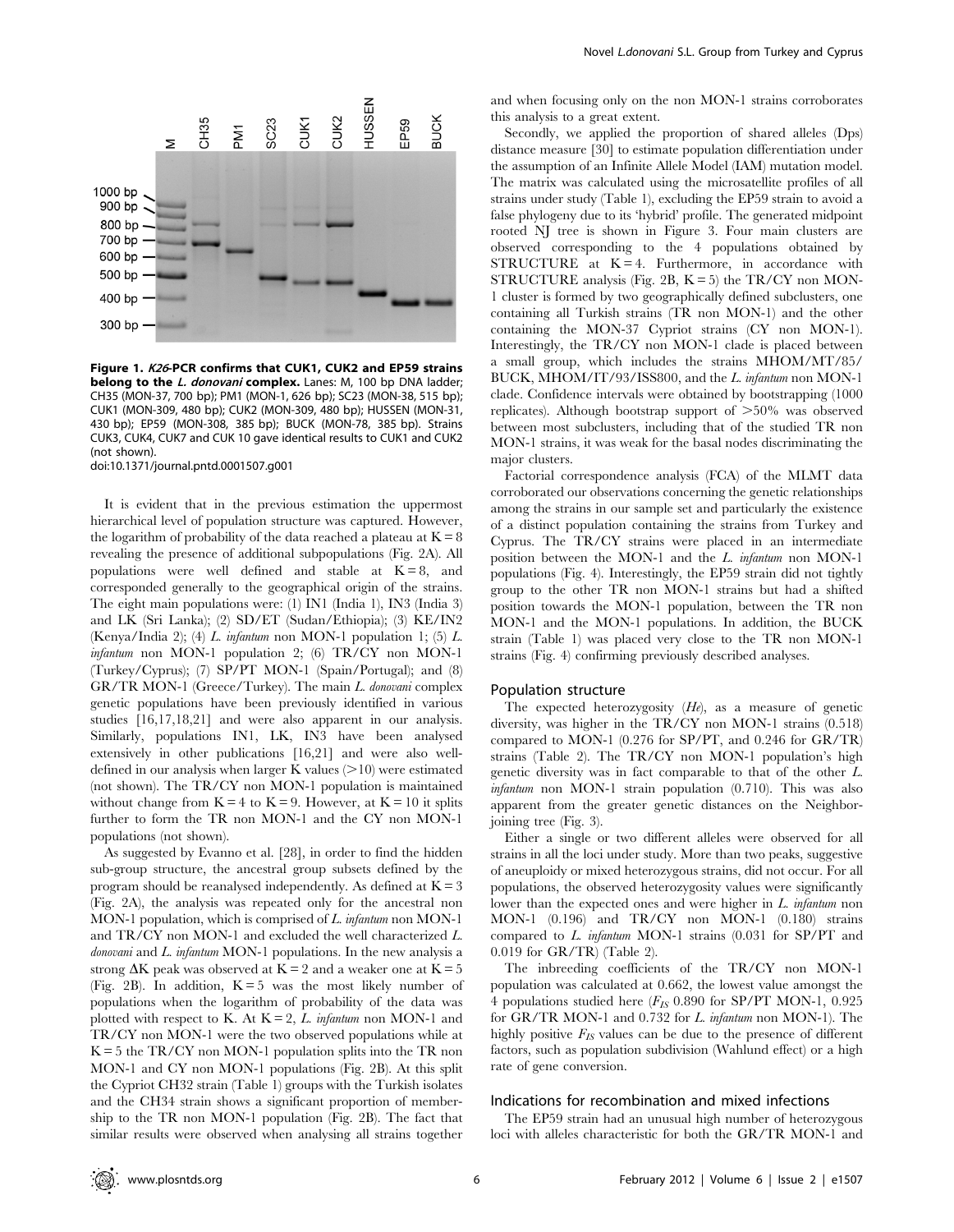

Figure 2. Estimated population structure of the 76 L. donovani s.l. strains as inferred by STRUCTURE. MLMT profiles are based on variations in 14 microsatellite markers. Each strain is represented by a single vertical line divided into K colours, where K is the number of populations assumed. Each colour represents one population and the length of the coloured segments shows the strain's estimated proportion of membership in that population. Strains with mixed memberships to the different populations are represented by different coloured segments in the vertical bar, which are proportional to the membership coefficient. A. When the likelihood of population number is calculated according to Evanno et al. [28], the derived graph for  $\Delta K$  shows a peak at K = 2 indicating the existence of two main populations in the studied strain set. However, eight populations are observed based on a log-likelihood plot, which plateaus at  $K = 8$ . At  $K = 8$ , all Turkish non MON-1 strains group with MON-37 strains from Cyprus, forming the TR/CY non MON-1 population. Bar plots for K=3 and K=4 are also shown to help determine ancestral populations. **B.** When the L. infantum non MON-1 & TR/CY non MON-1 strains are re-analysed separately the log-likelihood plot plateaus at K = 5, while the  $\Delta K$  graph shows a major peak at  $K = 2$  and a minor one at  $K = 5$ . At  $K = 5$  a split of the TR/CY non MON-1 population was observed. doi:10.1371/journal.pntd.0001507.g002

TR/CY non MON-1 populations and was assigned to intermediate positions between these two populations (Fig. 1, 2 and 4). Because this suggested that the EP59 strain might represent either mixed MON-1 and MON-308 strains or a MON-1/MON-308 hybrid we decided to clone EP59. Four clones were obtained (EP59 cl1 to EP59 cl4) and re-analysed by MLMT. Interestingly, all clones had identical MLMT profiles to the uncloned strain suggesting that it might be a hybrid (Table S1).

We have also analysed one out of the three MON-37 CD44 clones, isolated in 2005 from a dog in Cyprus [12]. The three

CD44 MON-37 clones (CD44cl.1-CD44cl.3) gave the same size for the K26 amplicon (700 bp) as the MON-37 strains whereas two other clones (CD44cl.4 and CD44cl.5) gave an amplicon typical for MON-1 (data not shown). Also, CD44 clones 1–3 presented identical microsatellite profiles and had allele sizes common to those of the MON-37 Cypriot population (CY) [12,16]. Interestingly these clones were heterozygous at 6 out of 14 loci studied (Table S1). This result confirmed preliminary MLMT data suggesting that the dog was co-infected with both MON-1 and MON-37 strains [12].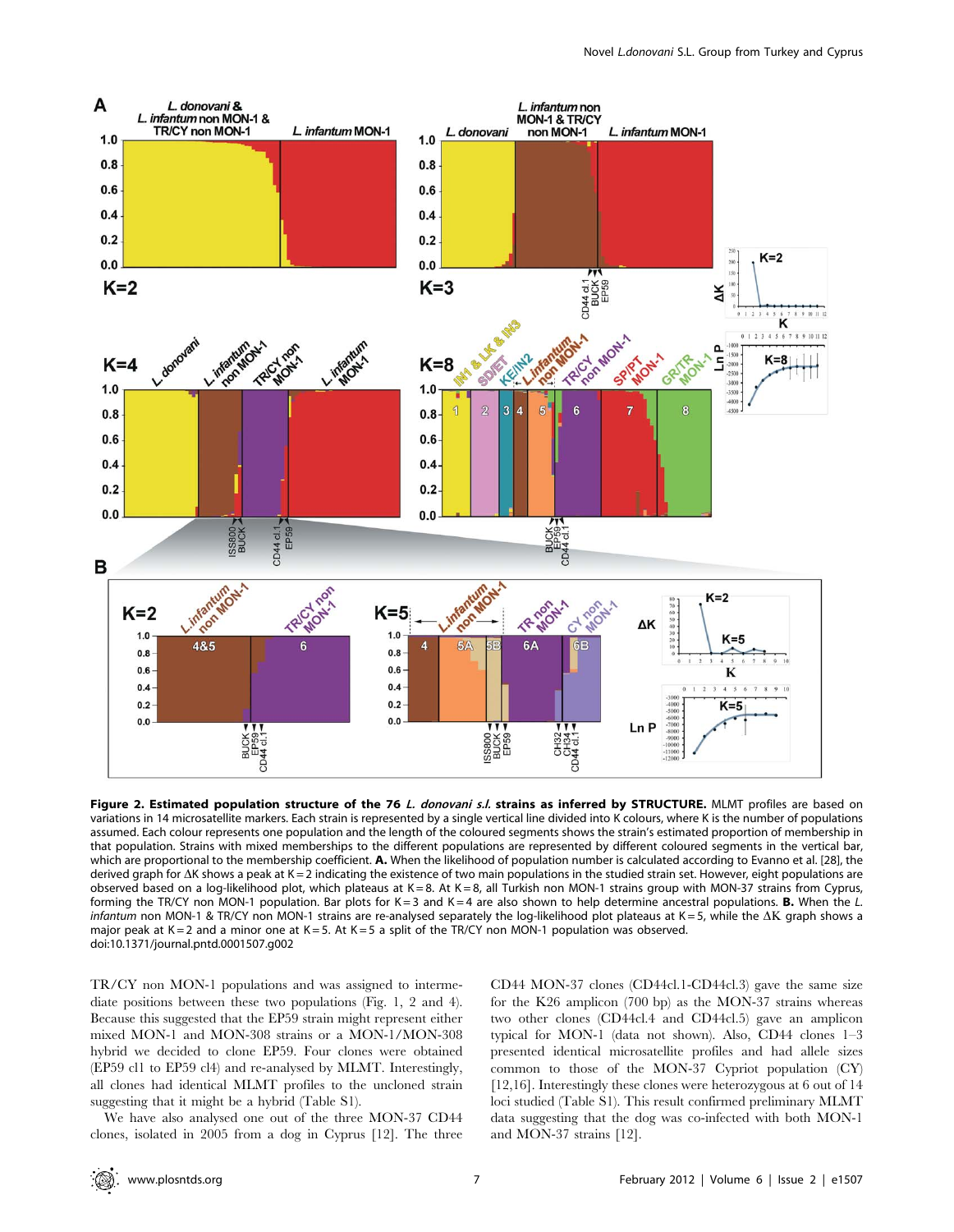

Figure 3. Midpoint rooted Neighbor-joining tree for the 76 L. donovani complex strains analysed. This midpoint rooted tree was inferred from Dps-distances calculated for the MLMT data (14 microsatellite markers) of our sample set. The tree leaves are coloured according to the populations defined by structure analysis (Fig. 2). Bootstrap values (1000 re-samplings) above 50% are indicated at key nodes. The EP59 strain was excluded from this analysis due to its hybrid profile. doi:10.1371/journal.pntd.0001507.g003

# Discussion

In this study, we seek to further analyse strains of the L. donovani complex, isolated in Turkey from human CL foci in Cukurova (CUK strains) and from one human VL case in Kusadasi (strain EP59), and to compare them with strains from Cyprus (CH strains and the MON-37 CD44 clones). These Cypriot strains were typed previously as L. donovani MON-37 by MLEE but shown to be genetically distinct from the MON-37 strains of other regions [16]. In line with previous DNA-based data  $[6,19]$ , using the K26-PCR assay, the Turkish strains were inferred to the L. donovani complex. Interestingly, they did not present the K26 amplicon sizes corresponding to the L. infantum MON-1 zymodeme [25] and were thus characterized as non MON-1. Subsequent MLEE analysis of four of the Turkish isolates revealed two novel L. donovani zymodemes, namely zymodemes MON-308 and MON-309. The Turkish strains from Çukurova (zymodeme MON-309) and the MON-37 strains from Cyprus differed in just two isoenzymes and hence MLEE suggested a close relationship between them. Notably, when the EP59, CUK2 and CH35 strains (a MON-37 strain from Cyprus) were subjected to PCR-RFLP of the cpbEF gene [34] an L. donovani profile was revealed (data not shown).

Overall our data point out the need to validate PCR typing assays on a geographically representative panel of isolates for a given region and to account not only for intra-species variability but also for species identification. This applies especially to areas where different sympatric species are present, as in the EMR. Also we would like to emphasize that for regions with relatively limited data on species distribution of the so called L. donovani complex, the specificity of the PCR tests should be validated by including a sufficient number of reference strains that fall in the boundaries between L. donovani and L. infantum species. Otherwise DNA-based typing could be erroneous. The K26-PCR assay is a simple and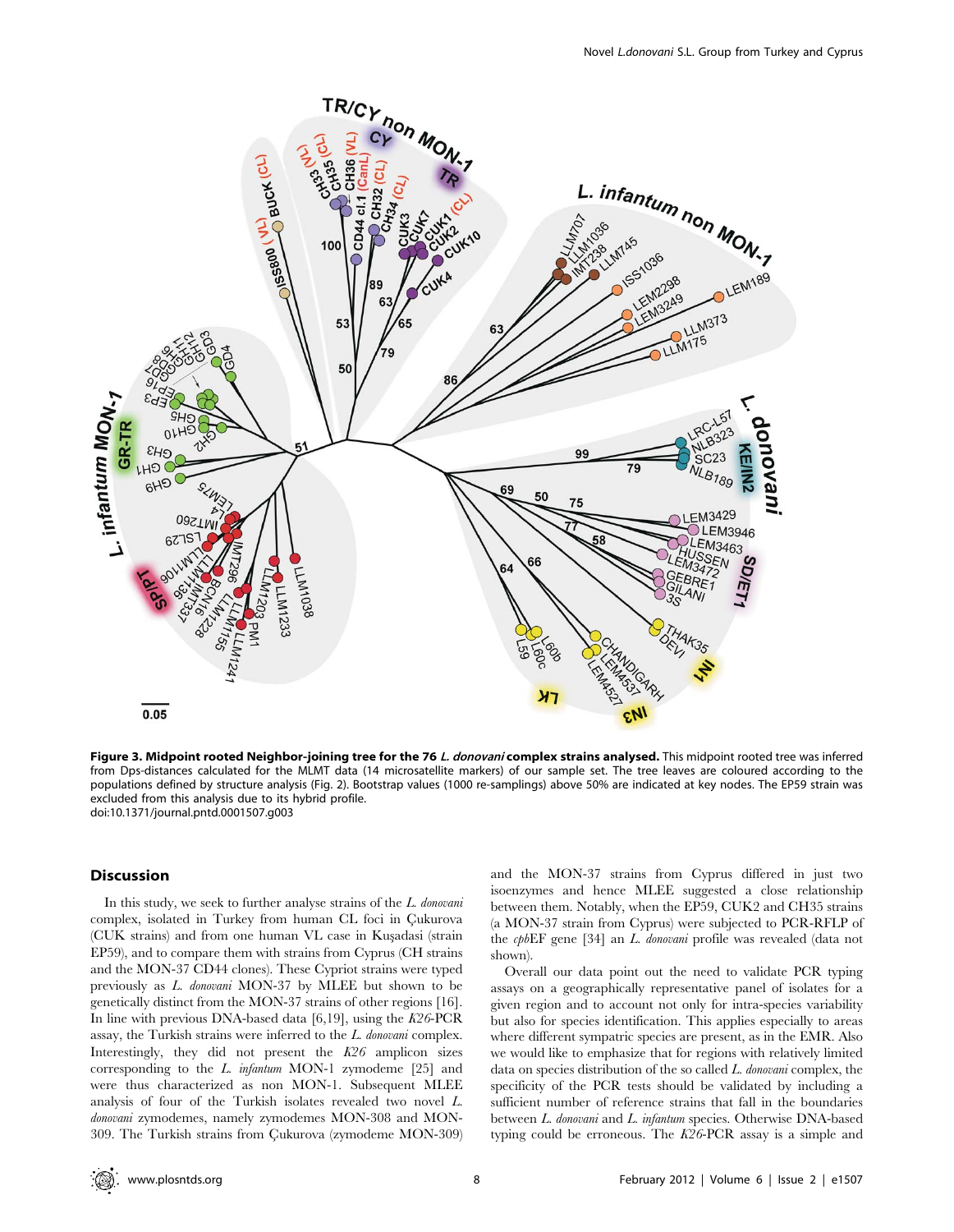

Figure 4. Factorial correspondence analysis (FCA) of the 76 L. donovani complex strains studied. CY, Cyprus; ET, Ethiopia; GR, Greece; IN, India; KE, Kenya; LK, Sri Lanka; PT, Portugal; SD, Sudan; SP, Spain; TR, Turkey; Populations designated as MON-1 (red squares) and non MON-1 (orange and brown squares) include respectively L. infantum MON-1 strains from Greece, Turkey, Spain and Portugal and L. infantum non MON-1 strains from Spain, Portugal, France and Italy, corresponding to previous analyses [18,21]; populations designated as IN1 (India 1), IN3 (India 3) and LK (Sri Lanka) (yellow squares); SD/ET (Sudan/Ethiopia) (pink squares); KE/IN2 (Kenya/India 2) (blue squares) compose the L. donovani genetic group, as detected previously [16,17,18,21]; L. infantum non MON-1 strains from Turkey and Cyprus are designated as TR (dark purple squares) and CY (light purple squares), respectively. The MON-37 clone of CD44 strain from Cyprus groups with the other CY non MON-1 strains. The TR/CY strains are placed between the L. infantum MON-1 and non MON-1 populations and the hybrid strain EP59 from Turkey between the TR non MON-1 and MON-1 populations. The BUCK strain is placed very close to the TR non MON-1 strains, as previously described [18,21]. doi:10.1371/journal.pntd.0001507.g004

quick method that could prove valuable for assessing simultaneously whether the causative agent of VL or CL belongs to the L. donovani complex and if it is a MON-1 zymodeme.

The MLMT approach that is highly discriminatory and reproducible was chosen for accurately investigating the genetic diversity and population structure of the Turkish strains and for classifying them within the L. donovani complex. Considerable polymorphism, comparable to that observed within the L. infantum non MON-1 group was detected within the studied Turkish strains. This is demonstrated by higher  $He$  and  $Ho$  values (Table 2), long branches in the N-J tree (Fig. 3) and a broad distribution of the strains in FCA (Fig. 4).

| Population                         | N             | P                | <b>MNA</b>        | $H_e$            | $H_o$              | $F_{IS}$         |  |
|------------------------------------|---------------|------------------|-------------------|------------------|--------------------|------------------|--|
| $K = 8$ (Fig. 2A)*                 |               |                  |                   |                  |                    |                  |  |
| SP/PT MON-1                        | 16            | 0.714            | 2.57              | 0.276            | 0.031              | 0.890            |  |
| <b>GR/TR MON-1</b>                 | 15            | 0.571            | 2.00              | 0.246            | 0.019              | 0.925            |  |
| L. infantum non MON-1 <sup>a</sup> | 12            | 1.000            | 5.43              | 0.710            | 0.196              | 0.732            |  |
| TR/CY non MON-1                    | 12 $(13)^{b}$ | $0.929(1.000)^b$ | 3.29 $(2.86)^b$   | $0.518(0.533)^b$ | $0.180(0.217)^{b}$ | $0.662(0.604)^b$ |  |
| $K = 5$ (Fig. 2B)**                |               |                  |                   |                  |                    |                  |  |
| TR non MON-1                       | $6(7)^{b}$    | $0.571(0.786)^b$ | 1.64 $(2.21)^{b}$ | $0.258(0.325)^b$ | $0.136(0.211)^b$   | $0.498(0.370)^b$ |  |
| CY non MON-1                       | 6             | 0.857            | 2.29              | 0.365            | 0.226              | 0.403            |  |

## Table 2. Genetic variability parameters of the strain populations under study.

N, number of strains; P, proportion of polymorphic loci; MNA, mean number of alleles; He, expected heterozygosity; H<sub>o</sub>, observed heterozygosity; F<sub>IS</sub>, inbreeding coefficient; CY, Cyprus; GR, Greece; PT, Portugal; SP, Spain; TR, Turkey.

\*When all 76 strains are analyzed 8 populations are identified by STRUCTURE (Fig. 2A). Here the genetic variability parameters of four of these populations are shown; <sup>a</sup> <sup>a</sup>The two L. infantum non MON-1 populations are analyzed together;

\*\*At a subsequent STRUCTURE analysis the TR/CY non MON-1 group splits into two subpopulations (TR non MON-1 and CY non MON-1, Fig. 2B), which are analyzed here;

<sup>b</sup>The respective values when the hybrid EP59 strain is included in the respective population are given in parenthesis. doi:10.1371/journal.pntd.0001507.t002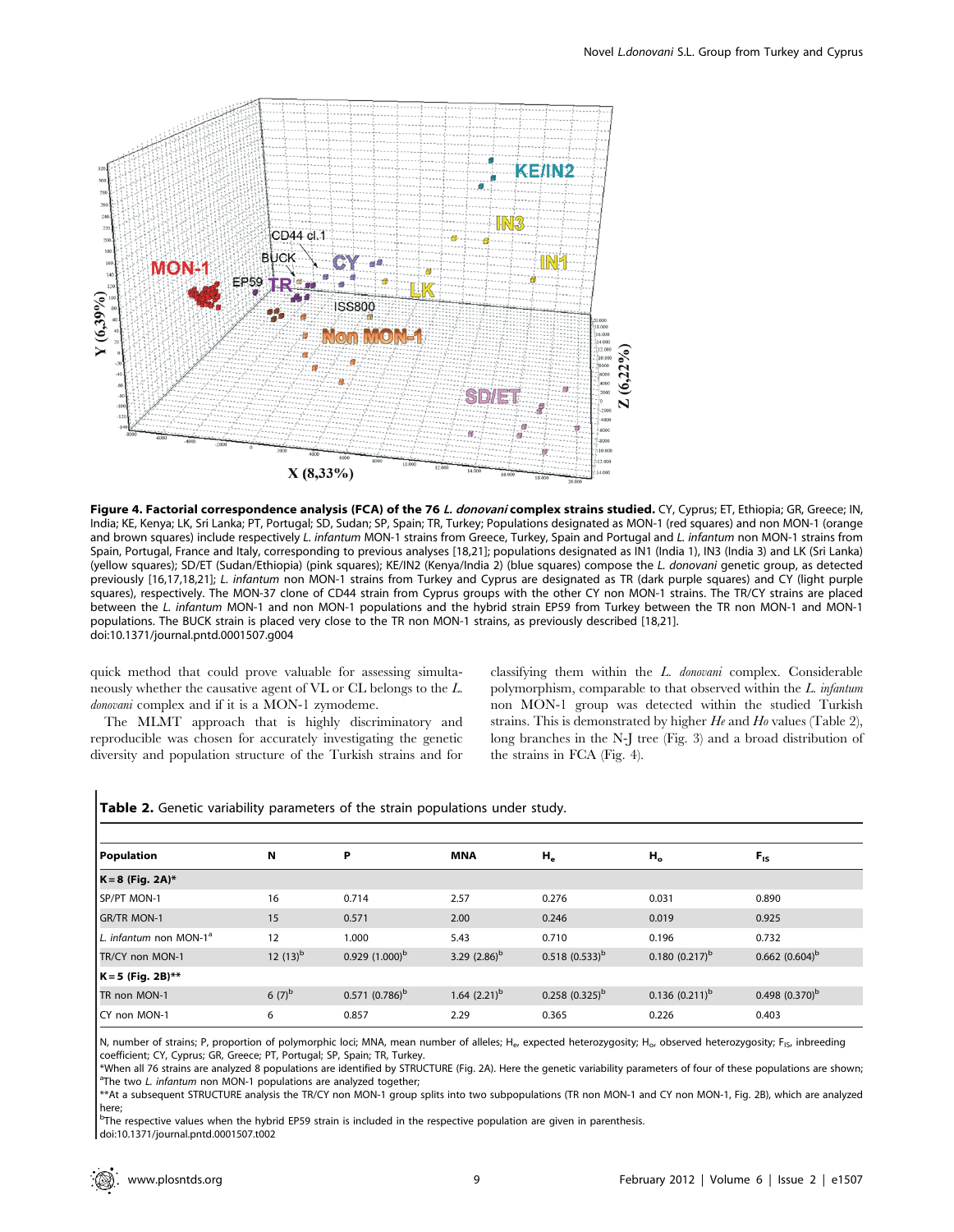The most striking outcome of the MLMT analysis was the identification of a 'new' main cluster within the L. donovani complex, proposing the existence of four main  $L$  *donovani* complex populations. All non MON-1 Turkish isolates were grouped with the recently isolated MON-37 strains from Cyprus [12,13] in a single monophyletic group (TR/CY non MON-1) of close relationship to the L. infantum MON-1 group (Fig.  $2-4$ ). The remaining three clusters, namely L. infantum MON-1, L. infantum non MON-1 and L. donovani, are in agreement with previous publications [16,17,18,21]. The fact that the same main populations were identified when both model- and distance-based methods were applied for the analysis of the microsatellite data, confirms the validity of our analysis. The main subclusters in the N-J tree were also supported by bootstrap values greater than 50%. Basal notes of the major clusters had weak support but this is commonly observed because microsatellite data become less informative for distantly related taxa [30].

Furthermore, strains BUCK and ISS800 formed an additional small cluster at the base of MON-1 and TR/CY non MON-1 (Fig. 3). The strains also grouped in a subpopulation at  $K = 5$  when analysed with STRUCTURE (Fig. 2B) and BUCK had a significant membership to the TR/CY non MON-1 population at  $K = 8$  (Fig. 2A). Grouping of ISS800 with CUK strains was also demonstrated by Svobodova et al. [6]. Several studies using different genetic markers have placed these two strains (BUCK and ISS800) in ambiguous intermediate positions. Specifically, the strains were either assigned at the basis of the non MON-1 group right after the split from L. donovani [21,35] or close to the MON-1 group [18,36], as observed in our analysis. The inclusion of the TR/CY non MON-1 strains seems to better clarify the ambiguous position of the two strains but still a larger set of strains should be analysed to reach a solid conclusion.

Interestingly, in a previous work where the same strains from Cyprus were analyzed [16] it was shown that the MON-37 zymodeme is paraphyletic, encompassing strains with the same enzymatic profile but with different genotypes and consequently their origin still remained enigmatic. Here, we show that the Cypriot strains are very closely related to the Turkish strains. Therefore, the strains could have potentially been introduced into Cyprus from Turkey or vice versa. The geographic proximity of the countries and population movement between them further supports this scenario. Nevertheless, the possibility that these strains originate from neighbouring Middle East countries cannot be excluded.

Parasites isolated from both human hosts (EP59, CUK1) and P. (Larroussius) tobbi sand fly vectors (CUK2, CUK3, CUK4, CUK7 and CUK10) clustered in the same MLMT groups, confirming that  $P$ . (Larroussius) tobbi is responsible for the transmission of these parasites in the Çukurova focus [6]. Apart from the proven vector P. (Larroussius) tobbi, other members of subgenus Larroussius could facilitate circulation of TR/CY non MON-1 parasites. Sand flies of this subgenus belong to permissive vectors [37] and are widely distributed throughout Middle East countries, including Cyprus, Greece and Turkey [6,13,38,39]. P. (Larroussius) perniciosus, a major L. infantum vector in the central and western Mediterranean, was recently shown to be highly susceptible for CUK strains and could readily transmit the CUK parasites by bite [40]. In Iran, six Leishmania strains isolated from P. (Larroussius) perfiliewi transcaucasicus were typed as L. donovani by cpb gene sequencing [11].

Notably, the strains from Cukurova were typed as  $L$ . donovani by MLEE, even though in our MLMT analysis they group between the L. infantum MON-1 and non MON-1 populations (Fig. 2 and 3). Discrepancies between MLEE typing and genotyping especially regarding the taxonomy of the "L. donovani" complex have already

been described in a number of studies [2,36,41,42]. This is not so surprising since MLEE mainly distinguishes the species of the L. donovani complex on the basis of just the gene encoding glutamateoxaloacetate transaminases (GOT) isoenzymes, EC 2.6.1.1, which has been shown to have undergone convergent evolution [43].

Interestingly the putative hybrid EP59 strain was responsible for VL in a human patient from Western Turkey (Kusadasi). This intra-specific putative hybrid is most likely a product of genetic cross between strains of the MON-1 and the non MON-1 TR/CY populations. The occurrence of genetic exchange in the genus Leishmania had remained an elusive point until recently, when Akopyants et al. provided evidence that Leishmania promastigotes are capable of having a sexual cycle consistent with a meiotic process in the sand fly [44]. Also Sadlova et al. demonstrated experimentally hybridization of  $L.$  donovani in two vectorial species, P. perniciosus and Lutzomyia longipalpis [45]. Leishmania hybrids have already been identified between closely related species, such as L. braziliensis/L. panamensis  $[46, 47]$  and L. major/L. arabica  $[48, 49]$ . Intra-species Leishmania hybrids have also been observed in Algeria [50], Tunisia [51], Sudan [2] and Ethiopia [52]. Strains with mixed genotypes are also frequently observed [16,18]. Here, mixed genotypes were observed for strains CH32 and CH34, which presented alleles of both TR non MON-1 and CY non MON-1 subpopulations (Fig. 2B,  $K = 5$ ). Furthermore, the canine MON-37 clone from Cyprus (CD44 cl.1) had a shared membership to both the L. infantum non MON-1 and the CY non MON-1 populations (Fig. 2B,  $K = 5$ ).

Hybridization may allow adaptation to new ecological niches, vectors and hosts, including humans and domestic animals, and the efficient spread of new traits. Volf et al. [53] demonstrated that L. infantum/L. major hybrids could be transmitted efficiently by P. papatasi, a highly specific sand fly vector that has been shown to support only the development of L. major. Additionally, Nolder et al. [54] described the emergence and spread of  $L$ . braziliensis/ $L$ . peruviana hybrids with increased fitness in Peru. However, it is important to mention that the pathology of leishmaniasis varies and is determined not only by parasite genetics but also by other factors such as host genetics [55].

Parasites belonging to the TR/CY non MON-1 population have been isolated from two distant regions of Turkey, the southeastern (Cukurova) and south-western (Kuşadası) parts, indicating that these parasites could be broadly distributed in Turkey. In line with this hypothesis, their presence in neighbouring countries also merits to be investigated.

Parasites of the identified TR/CY population could be contributing to the generation of CL in this region. In this case, clinical management of these patients would require more accurate monitoring during drug treatment since these parasites could potentially cause VL, which can be lethal if left untreated. Furthermore, appropriate drug regimes should be administered considering different *Leishmania* species show significant variation in their sensitivity to drugs [56]. Distinguishing different L. donovani complex species/subspecies is therefore crucial for prognosis, drug regimes and proper disease control.

In conclusion, our analysis indicates that the epidemiology of leishmaniasis in Turkey is more complicated than originally thought. Here we describe a new L. donovani sensu lato non MON-1 group of strains originating from Turkey and Cyprus, which can cause both CL and VL. The identified population is genetically different from all other L. donovani complex populations, including the L. infantum MON-1 population that is also present in these countries. Interestingly, a putative MON-1/TR/CY non MON-1 hybrid strain and some gene flow between the studied populations were also identified. The results described herein and those of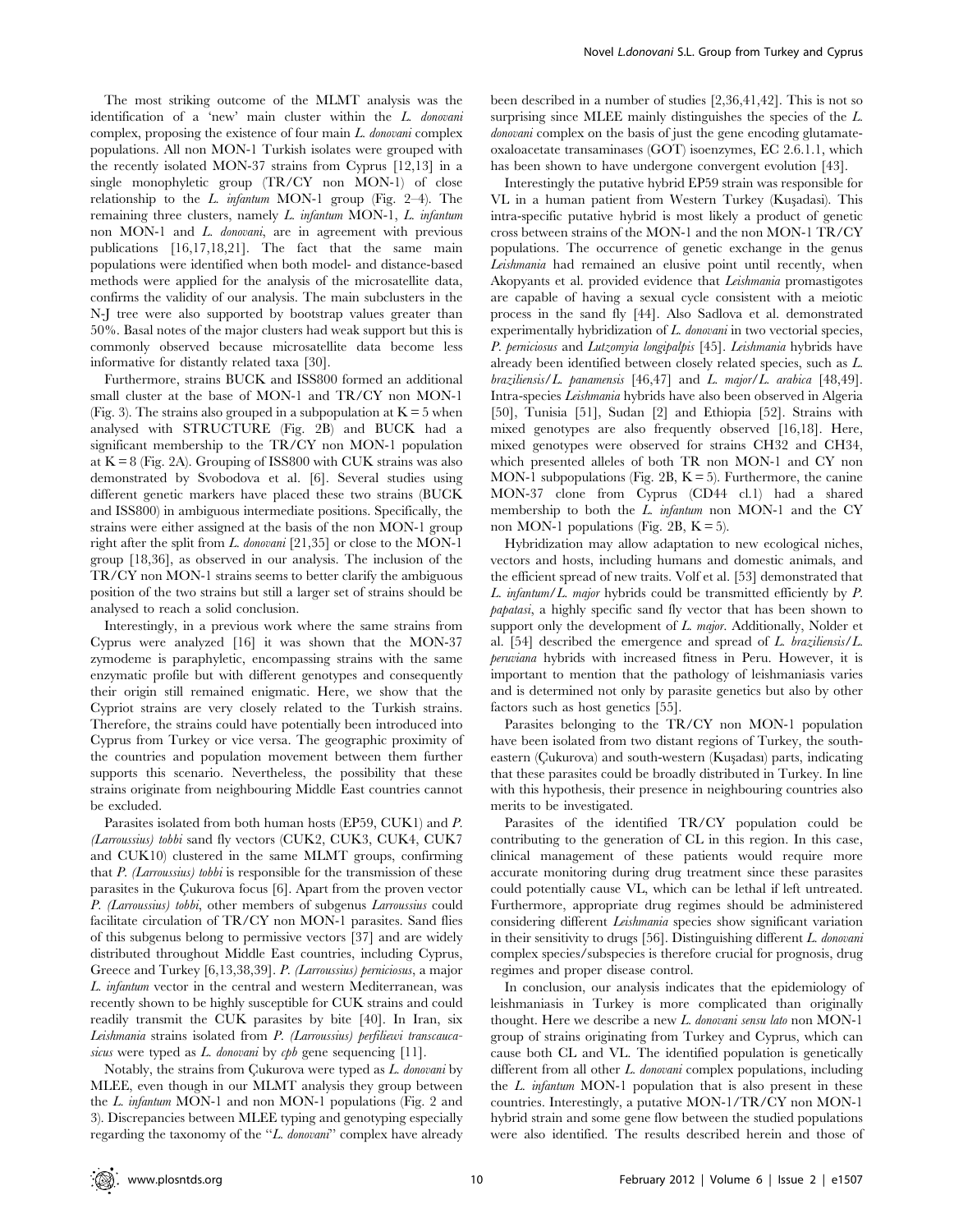previous studies showing that MLEE and DNA-based approaches for strain typing may lead to discrepant results, further support the call for a revision of Leishmania taxonomy [2,21,36,41,42]. This should be based on gene sequences, which are remarkably congruent and uncontroversial. Nevertheless, our findings are inconsistent with the current nomenclature of the L. donovani complex with just two species and argue in favour of recognizing a number of L. donovani subspecies.

## Supporting Information

Table S1 Multilocus microsatellite profiles of strains presenting high heterozygosity. CUK strains present different levels of allelic variation to a maximum of eight allele differences (strains CUK2 and CUK10). Strain EP59 presents extensive heterozygosity (9 out of 14 loci), sharing one typical MON-1 allele and a second one corresponding to the allele sizes of CUK strains. MON-37 CD44 clones are also highly heterozygous (6 out of 14 loci) sharing common alleles with those of Cypriot

#### References

- 1. WHO (2010) Control of leishmaniasis: report of a meeting of the WHO expert committee on the control of Leishmaniases, Geneva, 22–26 March 2010.
- 2. Lukes J, Mauricio IL, Schonian G, Dujardin JC, Soteriadou K, et al. (2007) Evolutionary and geographical history of the Leishmania donovani complex with a revision of current taxonomy. Proc Natl Acad Sci U S A 104: 9375–9380.
- 3. Kuhls K, Alam MZ, Cupolillo E, Ferreira GE, Mauricio IL, et al. (2011) Comparative Microsatellite Typing of New World Leishmania infantum Reveals Low Heterogeneity among Populations and Its Recent Old World Origin. PLoS Negl Trop Dis 5: e1155.
- 4. Gramiccia M, Gradoni L, Troiani M (1995) Heterogeneity among zymodemes of Leishmania infantum from HIV-positive patients with visceral leishmaniasis in south Italy. FEMS microbiology letters 128: 33–38.
- 5. Pratlong F, Dedet JP, Marty P, Portus M, Deniau M, et al. (1995) Leishmaniahuman immunodeficiency virus coinfection in the Mediterranean basin: isoenzymatic characterization of 100 isolates of the Leishmania infantum complex. J Infect Dis 172: 323–326.
- 6. Svobodova M, Alten B, Zidkova L, Dvorak V, Hlavackova J, et al. (2009) Cutaneous leishmaniasis caused by Leishmania infantum transmitted by Phlebotomus tobbi. Int J Parasitol 39: 251–256.
- 7. Postigo JA (2010) Leishmaniasis in the World Health Organization Eastern Mediterranean Region. Int J Antimicrob Agents 36 Suppl 1: S62–65.
- 8. Ok UZ, Balcioglu IC, Taylan Ozkan A, Ozensoy S, Ozbel Y (2002) Leishmaniasis in Turkey. Acta Trop 84: 43–48.
- 9. Knio KN, Baydoun E, Tawk R, Nuwayri-Salti N (2000) Isoenzyme characterization of Leishmania isolates from Lebanon and Syria. Am J Trop Med Hyg 63: 43–47.
- 10. Guerbouj S, Guizani I, De Doncker S, Dujardin JC, Nuwayri-Salti N (2001) Identification of Lebanese dermotropic putative Leishmania archibaldi isolates by gp63 PCR-RFLP. Trans R Soc Trop Med Hyg 95: 687–688.
- 11. Oshaghi MA, Ravasan NM, Hide M, Javadian EA, Rassi Y, et al. (2009) Phlebotomus perfiliewi transcaucasicus is circulating both Leishmania donovani and L. infantum in northwest Iran. Exp Parasitol 123: 218–225.
- 12. Antoniou M, Haralambous C, Mazeris A, Pratlong F, Dedet JP, et al. (2008) Leishmania donovani leishmaniasis in Cyprus. Lancet Infect Dis 8: 6–7.
- 13. Antoniou M, Haralambous C, Mazeris A, Pratlong F, Dedet JP, et al. (2009) Leishmania donovani leishmaniasis in Cyprus. Lancet Infect Dis 9: 76–77.
- 14. Botilde Y, Laurent T, Quispe Tintaya W, Chicharro C, Canavate C, et al. (2006) Comparison of molecular markers for strain typing of Leishmania infantum. Infect Genet Evol 6: 440–446.
- 15. Reithinger R, Dujardin JC (2007) Molecular diagnosis of leishmaniasis: current status and future applications. J Clin Microbiol 45: 21–25.
- 16. Alam MZ, Haralambous C, Kuhls K, Gouzelou E, Sgouras D, et al. (2009) The paraphyletic composition of Leishmania donovani zymodeme MON-37 revealed by multilocus microsatellite typing. Microbes Infect 11: 707–715.
- 17. Alam MZ, Kuhls K, Schweynoch C, Sundar S, Rijal S, et al. (2009) Multilocus microsatellite typing (MLMT) reveals genetic homogeneity of Leishmania donovani strains in the Indian subcontinent. Infect Genet Evol 9: 24–31.
- 18. Kuhls K, Chicharro C, Canavate C, Cortes S, Campino L, et al. (2008) Differentiation and gene flow among European populations of Leishmania infantum MON-1. PLoS Negl Trop Dis 2: e261.
- 19. Toz SO, Nasereddin A, Ozbel Y, Ertabaklar H, Culha G, et al. (2009) Leishmaniasis in Turkey: molecular characterization of Leishmania from human and canine clinical samples. Trop Med Int Health 14: 1401–1406.
- 20. Rioux JA, Lanotte G, Serres E, Pratlong F, Bastien P, et al. (1990) Taxonomy of Leishmania. Use of isoenzymes. Suggestions for a new classification. Ann Parasitol Hum Comp 65: 111–125.

MON-37 strains (CH35 strain is shown here for comparison). Identical MLMT profiles are obtained for all EP59 clones (EP59cl.1- EP59cl.4) as well as all MON-37 CD44 clones (CD44cl.1- CD44cl.3); only EP59cl.1 and CD44cl.1 are shown here.

(DOC)

# Acknowledgments

This work was in partial fulfilment of the requirements of Charité Universitätsmedizin in Berlin (Germany) toward the PhD of Ms Evi Gouzelou.

# Author Contributions

Conceived and designed the experiments: CH KS. Performed the experiments: EG CH. Analyzed the data: EG CH AA KK AM GS. Contributed reagents/materials/analysis tools: FP J-PD JV PV SOT. Wrote the paper: EG CH KS.

- 21. Kuhls K, Keilonat L, Ochsenreither S, Schaar M, Schweynoch C, et al. (2007) Multilocus microsatellite typing (MLMT) reveals genetically isolated populations between and within the main endemic regions of visceral leishmaniasis. Microbes Infect 9: 334–343.
- 22. Kelly JM (1993) Isolation of DNA and RNA from Leishmania. Methods Mol Biol 21: 123–131.
- 23. Evans DA, Smith V (1986) A simple method for cloning leishmanial promastigotes. Z Parasitenkd 72: 573–576.
- 24. Garin YJ, Meneceur P, Sulahian A, Derouin F (2002) Microplate method for obtaining Leishmania clonal populations. J Parasitol 88: 803–804.
- 25. Haralambous C, Antoniou M, Pratlong F, Dedet JP, Soteriadou K (2008) Development of a molecular assay specific for the Leishmania donovani complex that discriminates L. donovani/Leishmania infantum zymodemes: a useful tool for typing MON-1. Diagn Microbiol Infect Dis 60: 33–42.
- 26. Ochsenreither S, Kuhls K, Schaar M, Presber W, Schonian G (2006) Multilocus microsatellite typing as a new tool for discrimination of Leishmania infantum MON-1 strains. Journal of clinical microbiology 44: 495–503.
- 27. Pritchard JK, Stephens M, Donnelly P (2000) Inference of population structure using multilocus genotype data. Genetics 155: 945–959.
- 28. Evanno G, Regnaut S, Goudet J (2005) Detecting the number of clusters of individuals using the software STRUCTURE: a simulation study. Mol Ecol 14: 2611–2620.
- 29. Minch E, Ruiz-Linares A, Goldstein D, Feldman M, Cavalli-Sforza LL (1995) MICROSAT, The Microsatellite Distance Program. Stanford Univ Press, Stanford, CA.
- 30. Bowcock AM, Ruiz-Linares A, Tomfohrde J, Minch E, Kidd JR, et al. (1994) High resolution of human evolutionary trees with polymorphic microsatellites. Nature 368: 455–457.
- 31. Felsenstein J (2005) PHYLIP (Phylogeny Inference Package) Distributed by the author. version 3.6. ed: Department of Genome Sciences, University of Washington, Seattle.
- 32. Drummond AJ, Kearse M, Heled J, Moir R, Thierer T, et al. (2006) Geneious v2.0.10 (Available from http://www.geneious.com/).
- 33. Dawson KJ, Belkhir K (2001) A Bayesian approach to the identification of panmictic populations and the assignment of individuals. Genet Res 78: 59–77.
- 34. Hide M, Banuls AL (2006) Species-specific PCR assay for L. infantum/L. donovani discrimination. Acta Trop 100: 241–245.
- 35. Quispe Tintaya KW, Ying X, Dedet JP, Rijal S, De Bolle X, et al. (2004) Antigen genes for molecular epidemiology of leishmaniasis: polymorphism of cysteine proteinase B and surface metalloprotease glycoprotein 63 in the Leishmania donovani complex. The Journal of infectious diseases 189: 1035–1043.
- 36. Mauricio IL, Yeo M, Baghaei M, Doto D, Pratlong F, et al. (2006) Towards multilocus sequence typing of the Leishmania donovani complex: resolving genotypes and haplotypes for five polymorphic metabolic enzymes (ASAT, GPI, NH1, NH2, PGD). Int J Parasitol 36: 757–769.
- 37. Volf P, Myskova J (2007) Sand flies and Leishmania: specific versus permissive vectors. Trends Parasitol 23: 91–92.
- 38. Ertabaklar H, Toz SO, Ozkan AT, Rastgeldi S, Balcioglu IC, et al. (2005) Serological and entomological survey in a zoonotic visceral leishmaniasis focus of North Central Anatolia, Turkey: Corum province. Acta Trop 93: 239–246.
- 39. Ivovic V, Ivovic M, Chaniotis B, Tselentis Y (2007) The establishment, maintenance and productivity of a laboratory colony of Phlebotomus similis Perfiliew, 1963 (Diptera, Psychodidae). Parasitol Res 101: 229–231.
- 40. Maia C, Seblova V, Sadlova J, Votypka J, Volf P (2011) Experimental Transmission of Leishmania infantum by Two Major Vectors: A Comparison